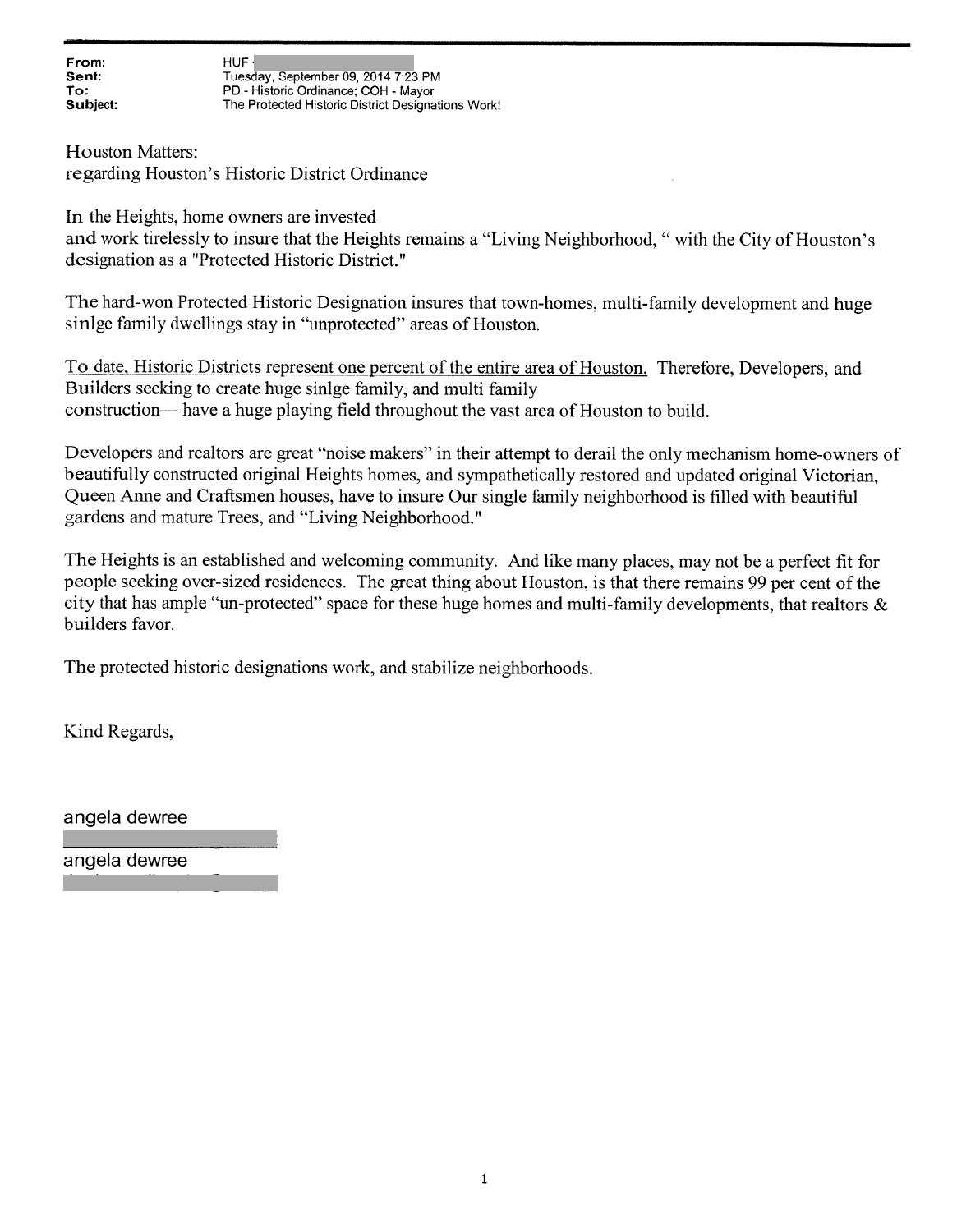From: Spencer Howard<br>
Sent: Sentember 29, 2014 8:19 PM<br>
Monday Sentember 29, 2014 8:19 PM Sent: Monday, September 29, 2014 8:19 PM<br>
To: PD - Historic Ordinance To: PD - Historic Ordinance<br>
Subject: Request to committee Request to committee

<sup>I</sup> spoke at tonight's committee meeting, but wanted to followup in writing to memorialize my request:

I would like the dimensions (widths, foundation, porch, eave, and overall heights) of previously measured contributing structures be made available online for public use.

Preservation staff has compiled an amazing database of information and having the dimensions help me serve my clients better by identifying potential roadblocks to their <sup>p</sup>lans before they purchase <sup>a</sup> property in <sup>a</sup> historic district. These roadblocks may be that their <sup>p</sup>lans are incompatible with the dimensions of neighboring structures or simply that staff has not measured any nearby structures and there will be <sup>a</sup> delay in preparing <sup>a</sup> design and/or application. Knowing this information in the pre-design <sup>p</sup>hase, instead of during the design <sup>p</sup>hase, only expedites the design process and reduces the amount of re-design/review with staff.

Currently, <sup>I</sup> have to contact preservation staff and reques<sup>t</sup> this information for each project. Sometimes <sup>I</sup> have <sup>a</sup> client considering multiple properties across several blocks and districts. With the increased workload of staff now, having this information easily available online allows them to strictly focus on reviewing applications and measuring remaining structures, instead of responding to information requests that may never lead to an application. Also, with some clients there is <sup>a</sup> distrust of the information staff <sup>g</sup>ives out each time in that the dimensions may be incorrect or changed on <sup>a</sup> per project basis. <sup>I</sup> know this is not true, but having the information made public serves to legitimize its accuracy and fairness to property owners, designers, and applicants.

Thank you, Spencer

**SPENCER HOWARD DESIGN CONSTRUCTION** MANAGEMENT

713-213-6333 www.sencerhoward net www.facebook.com/spencerhoward.net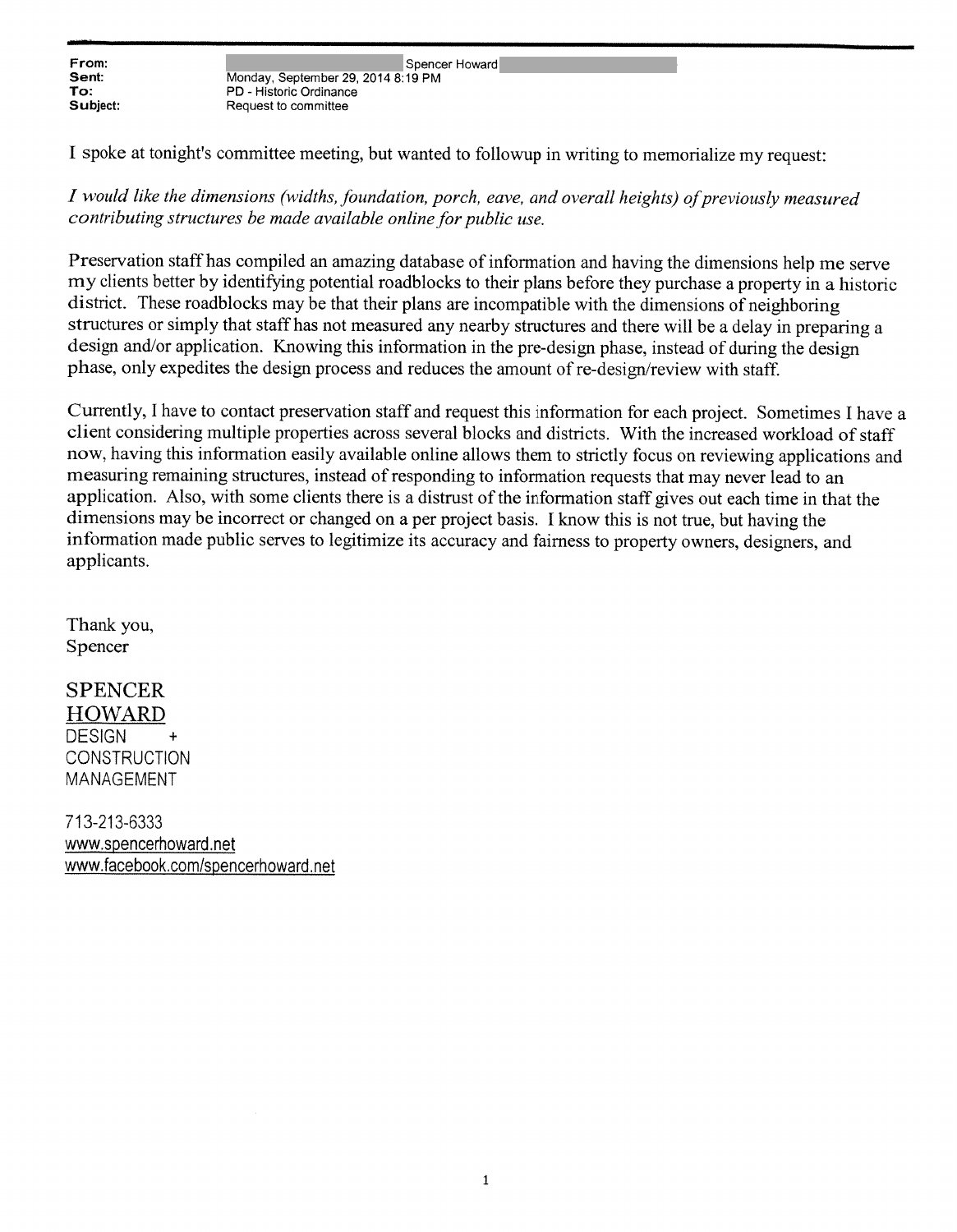From: Doreen Stoller Sent: Wednesday, October 01, 2014 6:47 PM<br>
To: PD - Historic Ordinance PD - Historic Ordinance Cc: Boesel, Minnette - MYR<br>
Subject: Comment on Proposed Comment on Proposed Change to Historic Preservation Ordinance

Hello,

Thank you for your work clarifying the Historic Preservation Ordinance. It is important for our city — and will work better when the rules are clarified. <sup>I</sup> attended the public meeting on September 29, and suppor<sup>t</sup> the additions that Douglas Elliott proposed in the meeting.

<sup>I</sup> would like to issue <sup>a</sup> strong objection to the propose<sup>d</sup> change described in Issue <sup>6</sup> — Change the designation of <sup>a</sup> structure located in an historic district. <sup>I</sup> think it is fine to change <sup>a</sup> designation for <sup>a</sup> mistake, but NOT for <sup>a</sup> structure whose owners have altered it or allowed "demolition by neglect" to change the property. We need to do everything we can to discourage property owners form making unauthorized alterations — and <sup>g</sup>iving them the ability to have the property declared non-contributing because of these alterations or neglect would severely undermine the ordinance.

<sup>I</sup> also strongly agree with increasing the penalty for illegal demolition (Issue 17).

Thank you again for your work on this important ordinance.

Kind regards,

Doreen

Doreen Stoller Executive Director Hermann Park Conservancy 713-524-5876 x331 www.hermannpark.org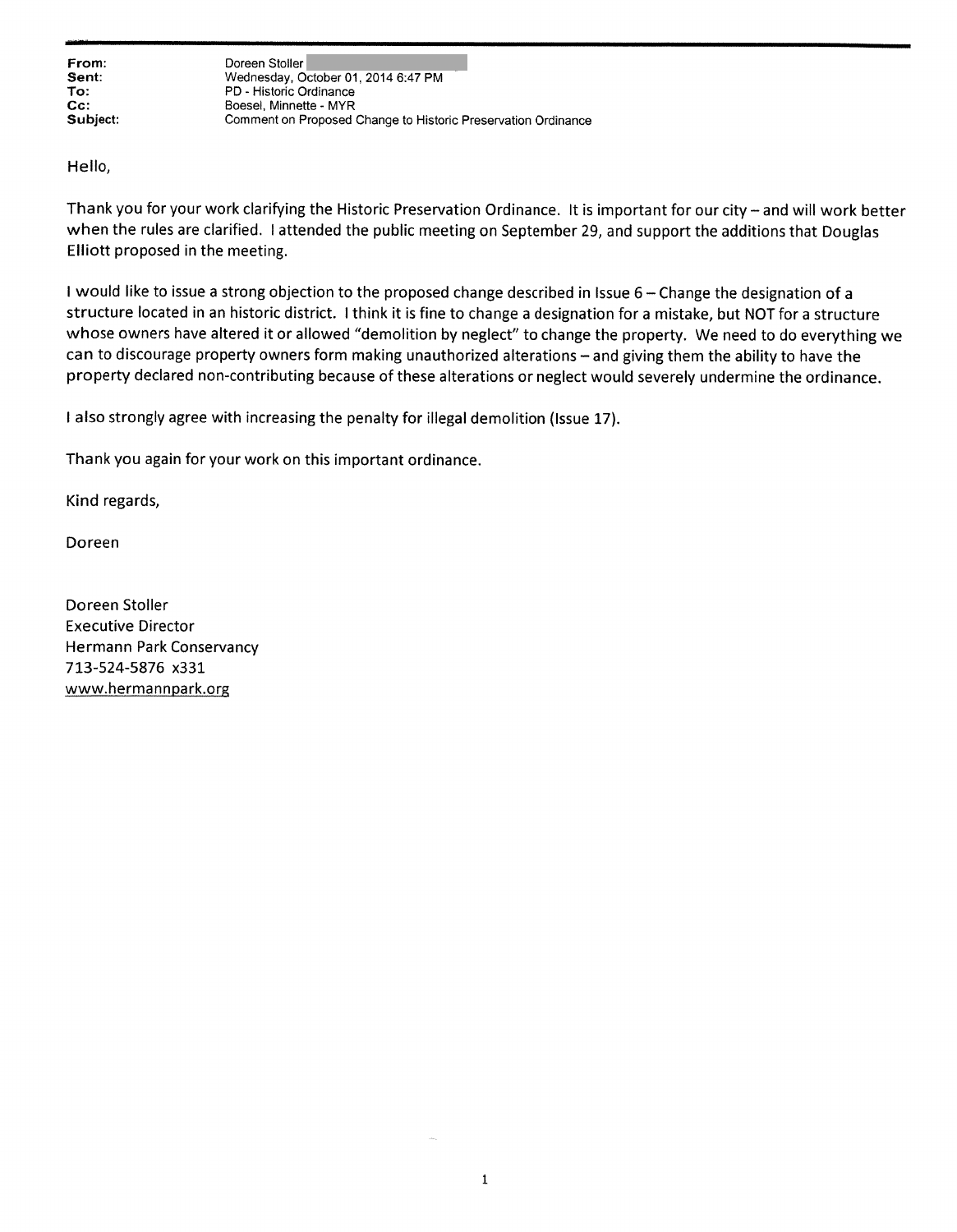From: Dan Piette<br>
Sent: Thursday, October 02, 2014 11:06 AM<br>
To: PD - Historic Ordinance PD - Historic Ordinance Cc: !!Doreen !!Stoller Historic District Ordinance Review

Hi Folks,

<sup>I</sup> wanted to write <sup>a</sup> quick note to first of all commend you for taking the time to make sure that the Historic District Ordinance reflects the unique approach that Houston has towards city <sup>p</sup>lanning, as well as reiterate my comments made at the first open meeting regarding this review.

When I spoke at the meeting, I pointed out that I would like the committee to keep in mind three overarching goals -<br>Enforcement, Preservation, and Conformity.

In general what <sup>I</sup> mean by these items are as follows:

- 1. Enforcement. We need to make sure that the new buildings that go up in the historic districts, and the old buildings that get torn down are done so in accordance with the law. <sup>I</sup> have seen many cases of "demolition by neglect" in both the Montrose historic districts and the Heights historic districts. <sup>I</sup> have also seen new buildings or additions go up without any permits, and the property owner's attitude is essentially "Come and get it". This<br>works well into the last item on the agenda (#17) which calls for a more substantial penalty for an un-permit demolition. I would like to see a budget for enforcement, and a plan to insure that the integrity of the historic districts are maintained, and indeed, <sup>I</sup> would like to see this expanded to any neighborhood that has implemented deed restrictions.
- 2. Preservation. <sup>I</sup> know that there needs to be <sup>a</sup> mechanism by which mischaracterized properties can be correctly labeled. But this should be an arduous and rigorous task. <sup>I</sup> fear that developers will want to remove "contributing" structures just so that they can tear them down. <sup>I</sup> believe that this was item #6 on the agenda.
- 3. Conformity. The addition of design guidelines for all historic districts will be well appreciated. We need to make sure that the issues raised at the open forum by smarted people that <sup>I</sup> are address. The mass of <sup>a</sup> building on site, the roof line, and such are very important to keep in mind when addressing issues that may be changed in the ordinance.

Thank you for your time.

Best regards,

Dan Piette <sup>804</sup> Harold (a City of Houston Protected Landmark, in the Audubon Place Historic District) Houston, TX 77006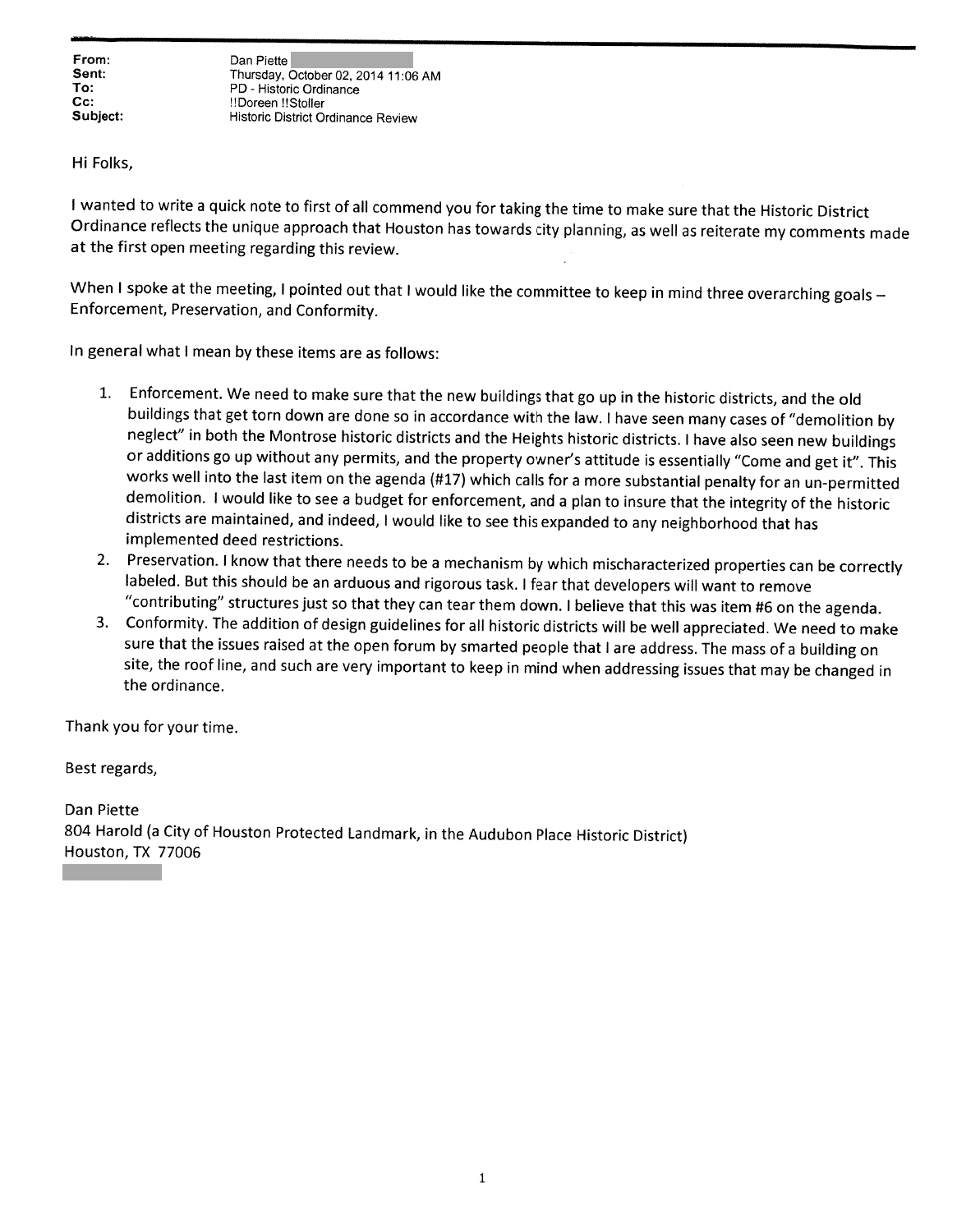From: Dan Piette<br>Sent: Friday, Oct Sent: Friday, October 10, 2014 10:49 AM<br>
To: PD - Historic Ordinance PD - Historic Ordinance Cc: "!!Doreen !!Stoller' Subject: RE: Historic District Ordinance Review

Hi Folks,

<sup>I</sup> wanted to make one more point about Agenda Item #6 from the last meeting.

While <sup>I</sup> believe that there is <sup>a</sup> need to be able to change the designation of properties that were mis-characterized when the Historic District(s) were created, <sup>I</sup> think that we should do so very reluctantly.

Additionally (and perhaps more importantly) I believe it is critical to review the status of the property at the time of the historic district designation. This way, if <sup>a</sup> property has degraded since that time, the status will not change solely due to that degradation. (in other words, Demolition by Neglect will not be rewarded by removing <sup>a</sup> property from the "contributing" category)

Thank you very much.

Best,

Dan Piette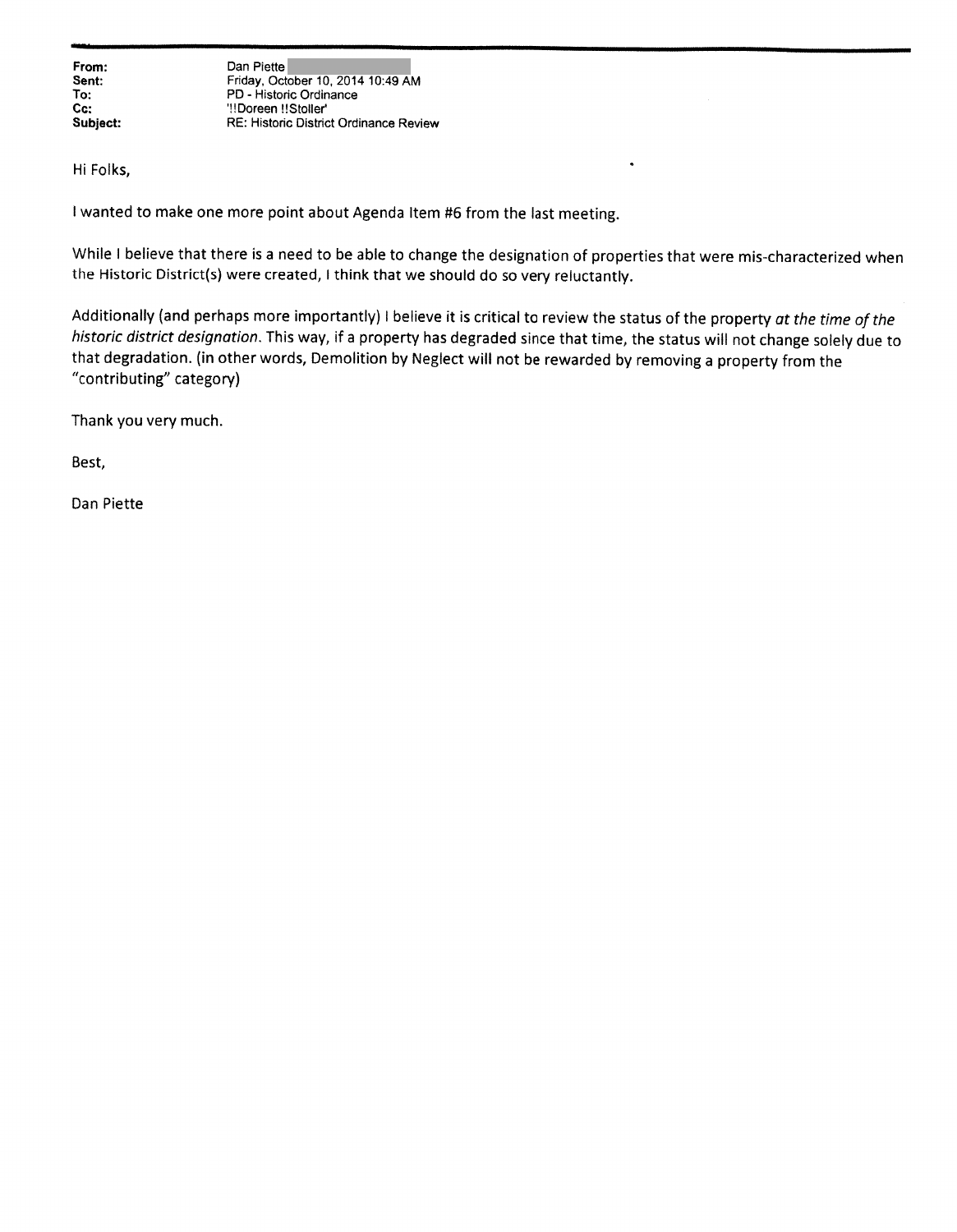**From:** jean\_taylor<br>**Sent:** Tuesday Octob Tuesday, October 07, 2014 2:48 PM To: DuCroz, Diana - PD Subject: HD ordinance

Diana,

My problem with the Historic District Ordinance as it now stands is the appeals process.

If an applicant is told by the HAHC that they cannot move <sup>a</sup> house out of <sup>a</sup> HD, then the applicant goes to the Planning Commission (who is getting better about understanding the ordinance and what it entails). If the Planning Commission upholds the HAHC, then the applicant just goes on to the City Council.

Many of the council members were not on the council, or maybe not even in the area, when the historic districts were enacted. And not around when we had to fight the false and misleading information put out by builders, realtors, and others with financial interests, to keep our districts.

But if the Council Member says, oh just let them move it, the other members have no reason to not go along and vote yes.

What did all this take? 90 days? We believed when we became "protected" that No meant No. Now if they keep appealing long enoug<sup>h</sup> they get to do whatever they wanted - just like it was before our "protection". We are right back to the "wait <sup>90</sup> days and do it anyway".

I think that if the Planning Commission upholds the HAHC and denies a COA, that should be it. No means No. Not appeal and appeal until you get <sup>a</sup> yes. Do we just let them keep appealing until they find someone to agree with them?

We were thrilled when we thought we had protection. Now we find that is just another form of "wait 90 days".

Thanks for your hard work!

Jean Taylor Freeland Historic District 546 Granberry Houston, TX 77007